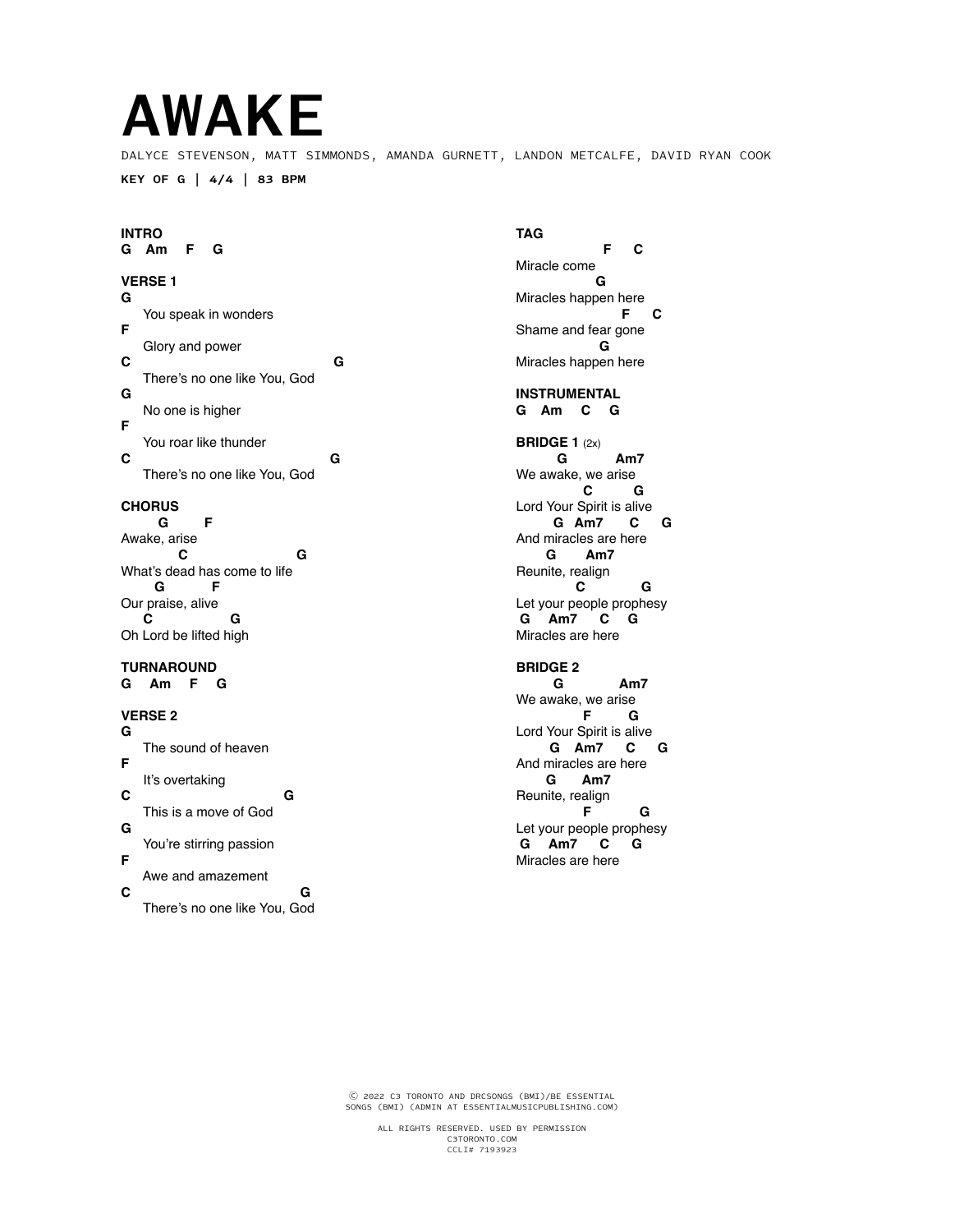# **AWAKE**

DALYCE STEVENSON, MATT SIMMONDS, AMANDA GURNETT, LANDON METCALFE, DAVID RYAN COOK

**4/4 | 83 BPM**

#### **INTRO**

**1 2m b7 1**

#### **VERSE 1**

**1** You speak in wonders **b7** Glory and power **4 1** There's no one like You, God **1** No one is higher **b7** You roar like thunder<br>4 **4 1** There's no one like You, God

#### **CHORUS**

 **1 b7** Awake, arise **4** 1 What's dead has come to life<br> **b7 b7** Our praise, alive  **4 1** Oh Lord be lifted high

#### **TURNAROUND**

**1 2m b7 1**

#### **VERSE 2**

**1** The sound of heaven **b7** It's overtaking **4 1** This is a move of God **1** You're stirring passion **b7** Awe and amazement<br>4 **4 1**

There's no one like You, God

#### **TAG**

 **b7 4** Miracle come  **1** Miracles happen here  **b7 4** Shame and fear gone **1** Miracles happen here

**INSTRUMENTAL 1 2m 4 1**

#### **BRIDGE 1** (2x)  **1 2m7** We awake, we arise<br>4  **4 1** Lord Your Spirit is alive<br>1 2m7 4  **1 2m7 4 1**  And miracles are here  **1 2m7** Reunite, realign<br>4  **4 1** Let your people prophesy  **1 2m7 4 1**  Miracles are here

#### **BRIDGE 2**

 **1 2m7** We awake, we arise  **b7 1** Lord Your Spirit is alive<br>1 2m7 4 1 **1** 2m7 And miracles are here<br>1 2m7  **1 2m7** Reunite, realign  **b7 1** Let your people prophesy  **1 2m7 4 1** Miracles are here

Ⓒ 2022 C3 TORONTO AND DRCSONGS (BMI)/BE ESSENTIAL SONGS (BMI) (ADMIN AT ESSENTIALMUSICPUBLISHING.COM)

> ALL RIGHTS RESERVED. USED BY PERMISSION C3TORONTO.COM CCLI# 7193923